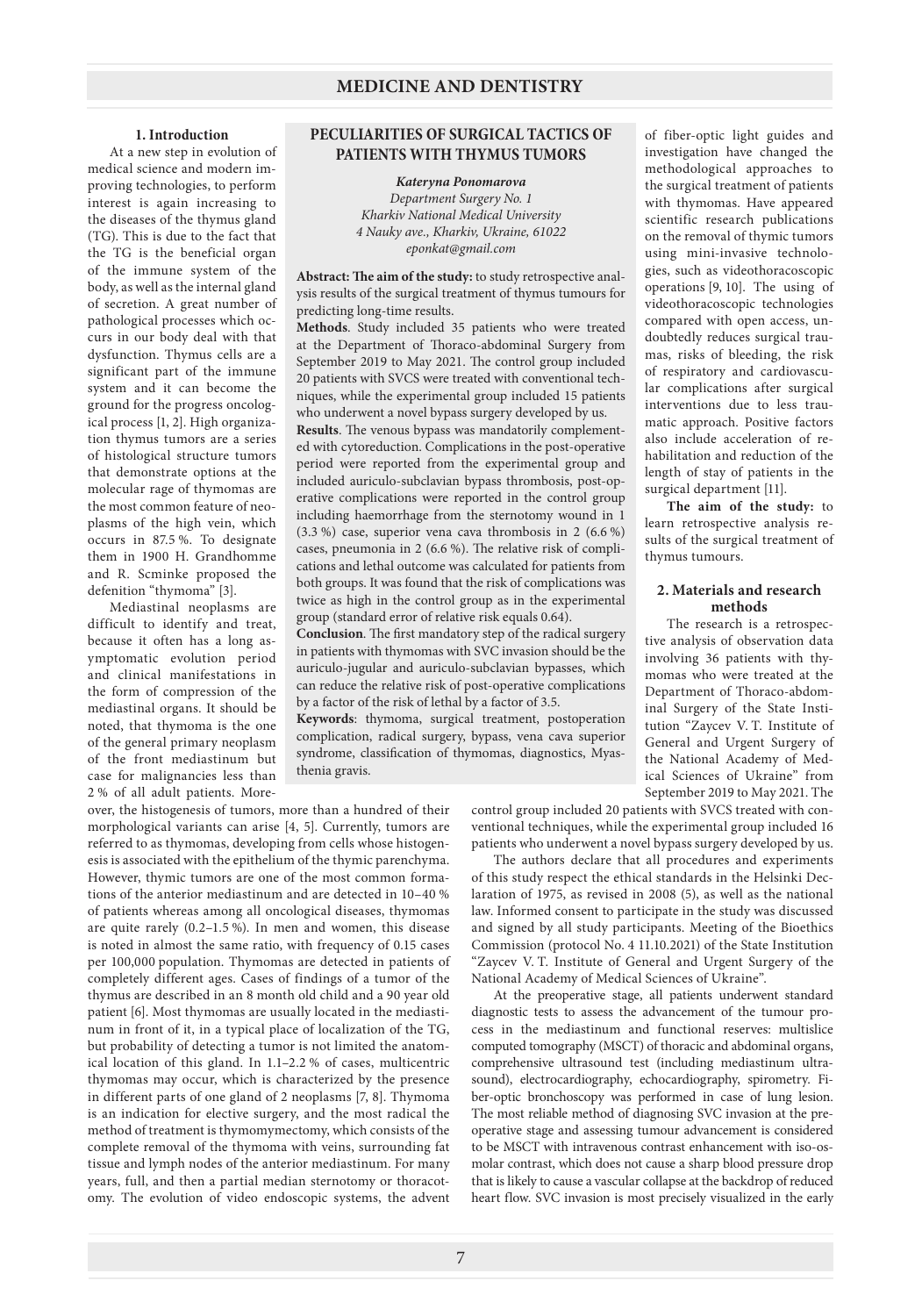venous phase. Echocardiography is required to identify a tumour thrombus in the mediastinum. Besides, patients obligatorily underwent doppler ultrasound test of upper limb and neck vessels.

There was not found a significant difference in the number of patients, average age, gender composition, or body mass index (BMI) found between ОА groups (*p*>0.05).

The distribution of patients according to the TNM classification proposed by the World Health Organization in 2017 is shown in (**Tables 1, 2**).

**Table 1** Grouping stages by TNM

| Stage I | <b>Stage II</b>                                     | <b>Stage</b><br><b>IIIa</b> | <b>Stage</b><br><b>IIIb</b> | Stage IVa     | <b>Stage IVb</b>   |
|---------|-----------------------------------------------------|-----------------------------|-----------------------------|---------------|--------------------|
|         | T1N0M0 T2N0M0 T3N0M0 T4N0M0                         |                             |                             | T(any)        | T (any) N2M        |
|         |                                                     |                             |                             | N1M0;         | (0.1a);            |
|         |                                                     |                             |                             | $T$ (any) $N$ | $T$ (any) $N$      |
|         |                                                     |                             |                             | $(0.1)$ , M1a | $(\text{any})$ M1b |
|         | $6(21.1 \pm 5(17.2 \pm 5(17.2 \pm 3(15.7 \pm$       |                             |                             | $4(16.5\pm$   | $3(12.3\pm$        |
|         | $\pm 0.3 \%$ $\pm 0.1 \%$ $\pm 0.2 \%$ $\pm 0.2 \%$ |                             |                             | $\pm 0.1 \%$  | $\pm 0.1 \%$       |

The differences between the main and control groups are statistically significant (*p*<0.05) in **Table 1.**

**Table 2** Grouping patients depend on stages by TNM:

| Stage I | <b>Stage II</b>                                                  | <b>Stage</b><br><b>IIIa</b> | <b>Stage</b><br><b>IIIb</b> | <b>Stage</b><br><b>IVa</b>                                       | <b>Stage IVb</b>                                      |
|---------|------------------------------------------------------------------|-----------------------------|-----------------------------|------------------------------------------------------------------|-------------------------------------------------------|
|         | T1N0M0 T2N0M0 T3N0M0 T4N0M0                                      |                             |                             | $T$ (any)<br>N1M0                                                | $T$ (any) N2M<br>$(0.1a)$ ; T $(any)$<br>N (any) M1b; |
|         | $\pm 0.3 \%$ $\pm 0.2 \%$ $\pm 0.1 \%$ $\pm 0.2 \%$ $\pm 0.1 \%$ |                             |                             | $5(14.2 \pm 5(14.2 \pm 7(20.0 \pm 8(17.2 \pm 10(28.6 \pm 11))))$ | $5(20.0 \pm$<br>$\pm 0.1 \%$                          |
|         |                                                                  |                             |                             |                                                                  |                                                       |

Depending on from the predominance of a clinical symptom, we single out the following options for compression syndrome (classification by V. V. Boyko et al., 2009), I stage – syndrome of the superior vena cava, II stage – syndrome of compression of the trachea and bronchi, III stage – syndrome of compression of the pulmonary veins, IV stage – compression syndrome of the aortic arch and its branches, V stage – syndrome of the inferior vena cava, VI stage – syndrome of compression of the heart, VII stage – syndrome of nerve plexus compression, VIII stage – combined compression syndrome rum of the mediastinum (damage to 2 anatomical zones and more).

Ethics review. All patients signed a voluntary informed consent for the examination and treatment, as well as publication of anonymized personal medical information for academic purposes.

Statistical analysis. Findings concerning the effectiveness of different surgical interventions were analysed using non-parametric statistical techniques (analysis of two-dimensional frequency distributions based on the chi-squared criterion and relative risk). The differences between the main and control groups are statistically significant (*p*<0.05).

### **3. Results**

Traditional infusion in the SVC system veins significantly increases venous hypertension and oedema of the upper half of the body. To avoid this, femoral veins were catheterized and the medicines were administered intra-arterially (mostly in the

radial artery). In patients from the experimental group, where the tumour could not be resected for technical reasons, venous bypass was performed to correct SVCS.

In 5 (19.2 %) cases, the auriculo-jugular bypass was used as an auxiliary stage in radical resection of thymoma tumours. In our opinion, resecting a tumour with SVC invasion without a prior bypass is a mistake that may cause a lethal outcome. SVC transection or its acute thrombosis during the tumour resection causes a rapid increase in the central venous pressure with all the ensuing consequences. In certain cases, the near-tumoral thrombus or tumoral tissue may get detached and migrate to the right heart compartments, leading to the development of the pulmonary embolism.

Complications in the post-operative period were reported in 3 (11.5 %) patients from the experimental group and included auriculo-subclavian bypass thrombosis in 1 (3.8 %) case, pneumonia in 1 (3.8 %) case. Post-operative lethality in the study groups was reported for 4 (13.3 %) patients in the control group and 1 (3.8 %) patient in the experimental group. Total lethality rate was 8.9 % (5 patients).

The relative risk of complications and lethal outcome was calculated for patients from both groups. It was found that the risk of complications was twice as high in the control group as in the experimental group (standard error of relative risk equals 0.64), whereas the risk of lethal outcome increased by a factor of 3.5 in the control group (standard error of relative risk equals 1.09).

There was not found a significant difference in the number of patients, average age, gender composition, or body mass index (BMI) found between ОА groups (*p*>0.05).

### **4. Discussion**

In our research, which is a retrospective analysis of observation of the results of surgical treatment for 56 patients with locally advanced thymomas complicated by SVCS. The control group included 30 patients with SVCS treated with conventional techniques, while the experimental group included 26 patients who underwent a new bypass surgery developed by us [6, 11].

In patients with locally advanced thymomas, constantly increased pressure in the SVC system for several months leads to progressive dilatation and development of a network of collateral venous blood flow. Owing to this mechanism, the SVCS remains at the compensation or sub-compensation stage for a rather long time [5, 7].

It should be noted that in the structure of complications in the post-operative period in our study, the leading place is occupied by auriculo-subclavian bypass thrombosis in 3.8 % of patients [6, 11]. So, in our study, pneumonia was in 3.8 % of patients. Thromboembolism of small pulmonary arteries in 3.8 % of patients whereas in 23.4 % of patients' post-operative complications were reported in the control group including haemorrhage from the sternotomy wound in 3.3 % of patients. Also, superior vena cava thrombosis in 6.6 % of patients while pneumonia in 6.6 % of patients. However, thromboembolism of small pulmonary arteries in 6.6 % of patients [3, 11].

**Study limitations.** This study combines the results of a retrospective analysis of observation of the results of surgical treatment patients with thymomas complicated by SVCS. Since the use of the venous bypass to improve results in the postoperative period and realize the full effect of treatment in patients.

**Prospects for the future research.** Since the usage of bypass methods of surgical treatment and conservative treatment patients with thymomas complicated by SVCS can notice to improving of surgical results, we plan to develop an algorithm that will reduce the number of postoperative complications.